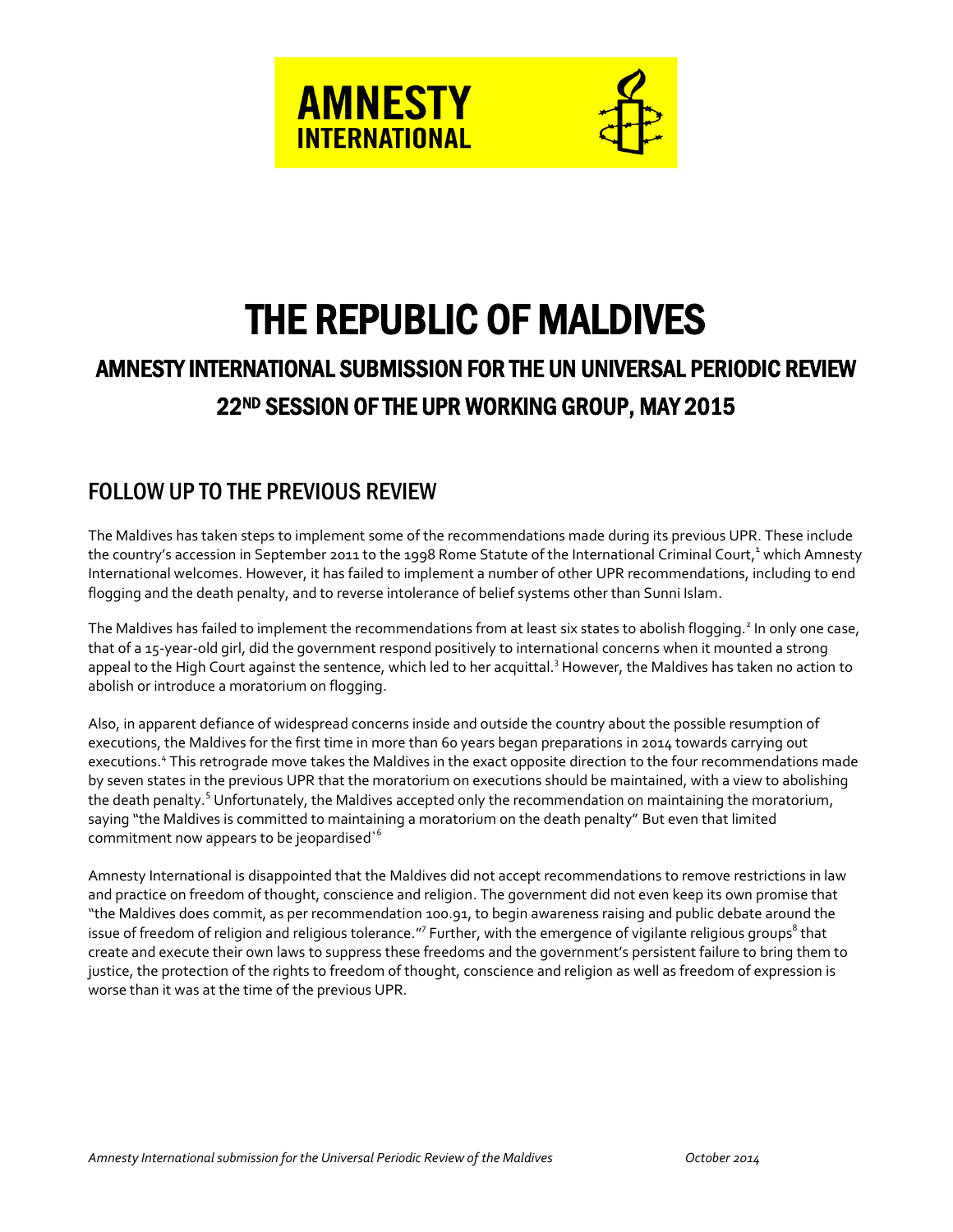## THE NATIONAL HUMAN RIGHTS FRAMEWORK

#### **Flaws in the judicial system**

Amnesty International has frequently raised concern about fundamental flaws within the judicial system, which continue to undermine fair trials.<sup>9</sup> Most laws in force are remnants of an outdated judicial system inherited from the 30-year rule of former president Maumoon Abdul Gayoom. Others are regulations by ministries and acts that Parliament has passed in recent years. Most judges have no formal training in law, yet exercise considerable discretion – often based on their own interpretation of Islamic law – in determining both the offence and its appropriate punishment.

The new Penal Code intended to address these shortcomings was eventually passed by Parliament in 2014, but will not come into force until 2015. In the interim period, the government is to amend other laws that might be in conflict with the provisions of the new Penal Code.<sup>10</sup>

Holding judges accountable for maladministration in judicial proceedings is the responsibility of the Judicial Services Commission (JSC); however, the JSC has been accused of being politicized, bringing into question its own impartiality.<sup>11</sup>

Most judges are appointees of Maumoon Abdul Gayoom, who held considerable power as president and head of the judiciary during his 30-year rule that ended in 2008. All judges serving on 7 August 2008, when the new Constitution came into force, were to be evaluated by the JSC within two years and reappointed "in accordance with law". However, before such a law was passed, the JSC had drawn up its own regulations which enabled it to reappoint all judges without seriously scrutinizing their qualifications.

Since the last UPR, the government has taken no visible action to ensure that standards of judicial independence and impartiality are upheld and monitored. For instance, there has been no action to strengthen the impartiality of the JSC. There is a perception in the Maldives, frequently voiced by judicial and government authorities to Amnesty International, that the principle of judicial independence would not be upheld if the government were to scrutinize the conduct of the judiciary. While Amnesty International would oppose interference by the executive in the affairs of the judiciary, it considers that statutory state organs entrusted with maintaining judicial accountability, such as the JSC, should monitor and take action against any breaches of impartiality. The Special Rapporteur on the independence of judges and lawyers stated at the conclusion of her visit to the Maldives in February 2013 that "the concept of independence of the judiciary has been misconstrued and misinterpreted in the Maldives".

\* Following the publication of its submission for the upcoming UPR of Maldives in September 2014, the Supreme Court summoned the Human Rights Commission of the Maldives (HRCM). The participation and contribution by relevant stakeholders in the UPR, including national human rights institutions and civil society groups, is a key element in the UPR process and as such should be encouraged and facilitated by the state coming up for review. Any punitive action against HRCM will raise serious human rights concerns.

## THE HUMAN RIGHTS SITUATION ON THE GROUND

#### **Cruel, inhuman or degrading punishment**

People continue to be sentenced to flogging on conviction of "fornication". In 2013, Amnesty International sought statistics from the government about the number of people under the sentence of flogging or of those who had been flogged; the organization did not receive any such information.

According to media reports and human rights defenders in the majority of "fornication" cases, only women have been convicted and flogged. In 2013, the office of the Prosecutor General told Amnesty International that convictions were primarily based on confessions, and that if the accused denied the allegations, the charge of "fornication" would normally be dropped. The office said men usually denied such allegations, and were therefore not charged. This was also true for some women, unless they had become pregnant or were under pressure from their communities. In such cases they admitted to the allegations and were charged.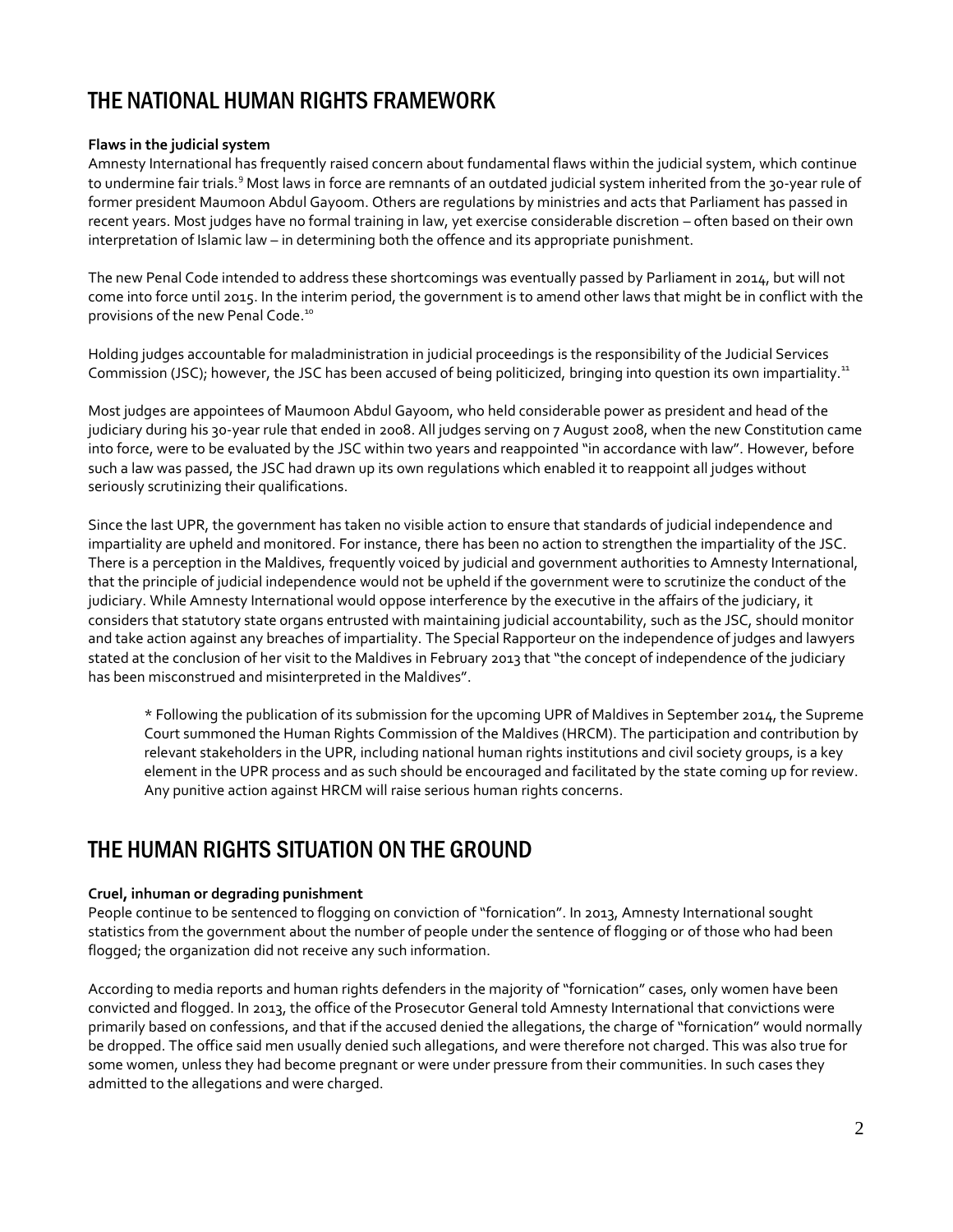\* In 2013, Amnesty International spoke with a woman who had been convicted of "fornication". She was sentenced to 20 lashes and four months in prison in June 2012, when she was 17. She said someone had witnessed her having sex with her boyfriend on an island and reported it to the police. She was arrested and taken to the Juvenile Court where she confessed. She said this was the second time she had been flogged – she had been 14 the first time. She said flogging is always done by a man and that "it was very painful when they flogged me. I was bruised and had marks on my body for some time". After being flogged she was sent to prison.<sup>12</sup>

Amnesty International considers flogging to be a cruel, inhuman or degrading punishment and that the criminalization of "fornication" effectively discriminates against women and girls, violating their rights to privacy and bodily autonomy.

#### **Death penalty**

In April 2014, the government introduced "procedural regulations on investigating and penalising the crime of murder" which could indicate their intention to carry out executions. With these developments, the Maldives appears to be at the brink of resuming executions after more than 60 years, putting at risk the lives of at least 20 people remaining on death row.

The Criminal Court imposed 13 death sentences in 2013. In addition, two were sentenced to death by the Juvenile Court in 2014 for crimes committed when they were under the age of 18.

#### **Freedom of thought, conscience and religion and freedom of expression**

The Constitution sanctions discrimination on grounds of religion: by requiring Maldivian citizens to be Muslims, it blocks the right to citizenship for Maldivians who profess no belief or adhere to other religious beliefs.. <sup>13</sup> The Constitution further discriminates against branches of Islam other than Sunni by stipulating that only "a Muslim and a follower of a Sunni school of Islam" can be the president, a cabinet minister, a judge or an MP. $^{14}$ 

The Maldives has not responded positively to international calls to bring its legal framework into conformity with the principles of non-discrimination on grounds of religion. It retains its reservation to Article 18 of the ICCPR.

Restrictions in law against freedom of thought, conscience and religion, and the government's failure to protect individuals against attacks on grounds of exercising these rights has prevented the enjoyment of these rights by people. In 2012, Member of Parliament, Dr Afrasheem Ali, was stabbed to death after voicing support for open debates on religious issues. While the trial of his alleged killers is underway, no one has been brought to justice for stabbing and seriously injuring blogger Ismail Hilath Rasheed in 2012. He had also been attacked in 2011 for advocating religious freedom.

These attacks took a new form in June 2014 when a vigilante religious group kidnapped several young men, held them for hours, ill-treated them and warned them not to promote "atheism". None of the kidnappers have been brought to justice, even though the identities of some of them are allegedly known to the victims.

\* In August 2014, Ahmed Rilwan Abdulla, a well-known journalist with Minivan News, disappeared. He was last seen in the early hours of 8 August on the Malé-Hulhumalé ferry. He had been investigating the activities of vigilante religious groups, and his disappearance was believed to be linked to his work as a journalist. Members of Parliament and other journalists raising their voice against Rilwan's disappearance have themselves received death threats.

\* Ibrahim Waheed (Asward), a journalist with Raajje TV News, was left in a critical condition following an attack in February 2013. He had received several death threats to stop his news reporting.

#### **Torture and other ill-treatment, excessive use of force and impunity**

Impunity for human rights violations, especially for torture and other ill-treatment and for unnecessary or excessive use of force by police against demonstrators has been a persistent failure of the government.

For example, the government has not disclosed whether police officers are being investigated for using unnecessary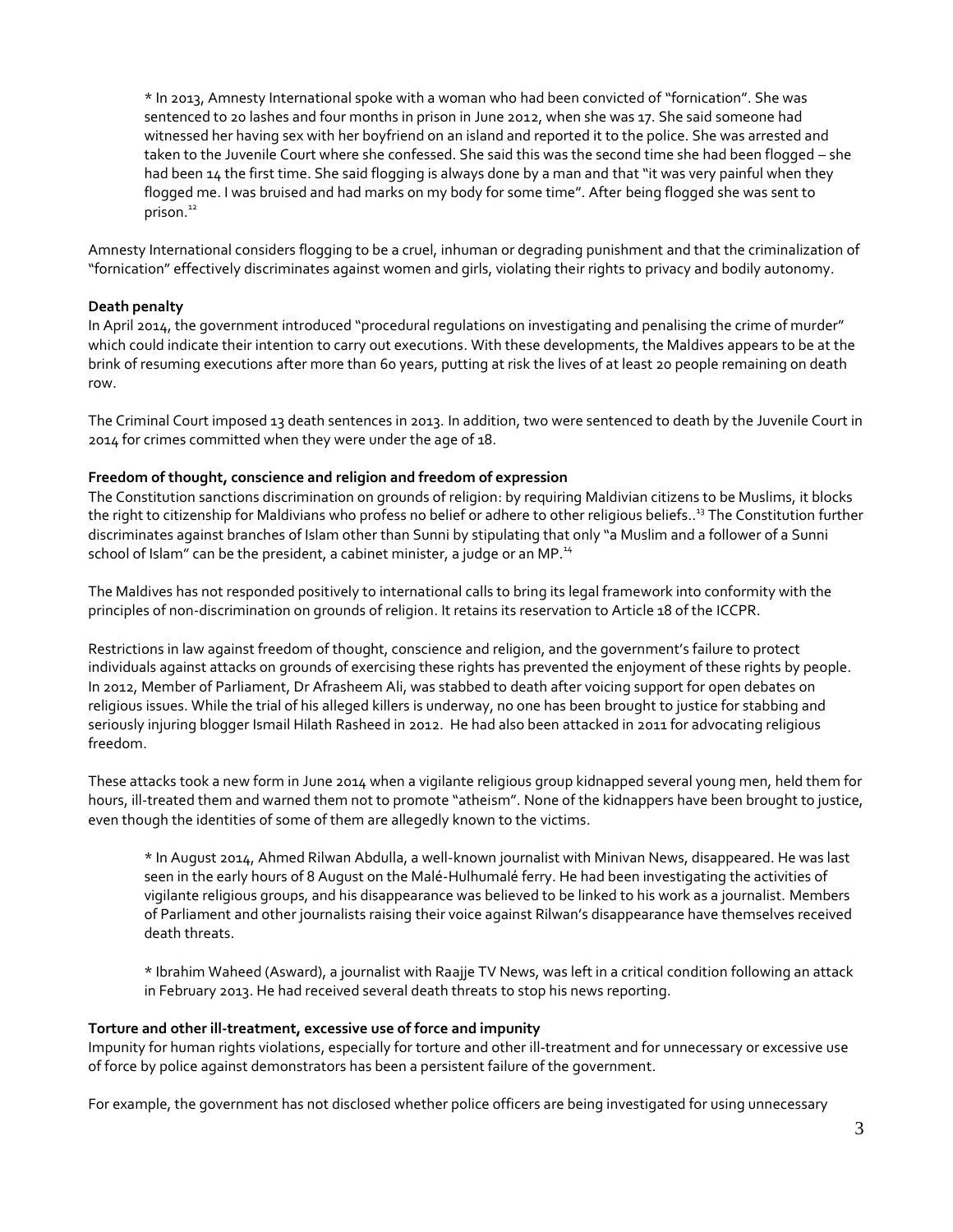force against youths peacefully attending a private music festival in April 2014. Police ransacked their belongings, held 79 of them in handcuffs overnight and subjected some of them to torture and ill-treatment.

The government has also failed to bring to justice police officers engaged in attacks against the Maldivian Democratic Party (MDP) MPs and members in February 2012, more than two years after these attacks happened.

From 7-9 February 2012 – around the time when then President Mohamed Nasheed resigned in controversial circumstances -- police officers were effectively engaged in a violent campaign against members and supporters of the MDP. None of the police officers involved in these attacks have been brought to justice.

\* On 7 February 2012, several police officers attacked MP Eva Abdulla and hit her on her head and shoulder and kicked her.

\* Police charged at MP Mariya Ahmed Didi on 7 February 2012 and beat her on her head. She was then detained and police beat her and pepper sprayed directly into her eyes and mouth.

\* Police attacked MP Ahmed Esa on 7 February and beat him repeatedly with a metal rod.

\* Ahmed Shamah Rasheed, Deputy Mayor of Malé, was beaten by police officers on 8 February until he collapsed. His wife was also severely beaten.

\* Ismail Manik, an MDP activist, collapsed after police beat him on the head. He was repeatedly kicked in the ribs by the police.

\* Police in plain clothes beat Mohamed Shafeeg, a senior MDP member, seriously injuring him.

\* Mohamed Amir, one of hundreds of demonstrator and MDP supporter who was beaten severely by police and military officers had to flee the hospital where he went for treatment. He saw police beating other injured demonstrators there.

\* Mohamed Saeed, a businessman and MDP supporter was arrested at his home in Addu on 9 February, and severely tortured.

### RECOMMENDATIONS FOR ACTION BY THE STATE UNDER REVIEW

#### **Amnesty International calls on the government of the Maldives to implement the following recommendations:**

*The judicial system*

- Provide adequate training for judges, including human rights training, to strengthen fairness in judicial proceedings;
- **•** Strengthen the impartiality and independence of the Judicial Services Commission;
- Ensure that the judiciary operates in accordance with international human rights standards;
- **Ensure that relevant stakeholders can participate freely in the UPR process;**
- Guarantee the independence of the Human Rights Commission of Maldives to carry out its work free from political interference or any intimidation by the authorities.

*Cruel, inhuman or degrading punishment*

- Impose an immediate moratorium on flogging, with a view of abolishing it in law;
- Commute all sentences of flogging.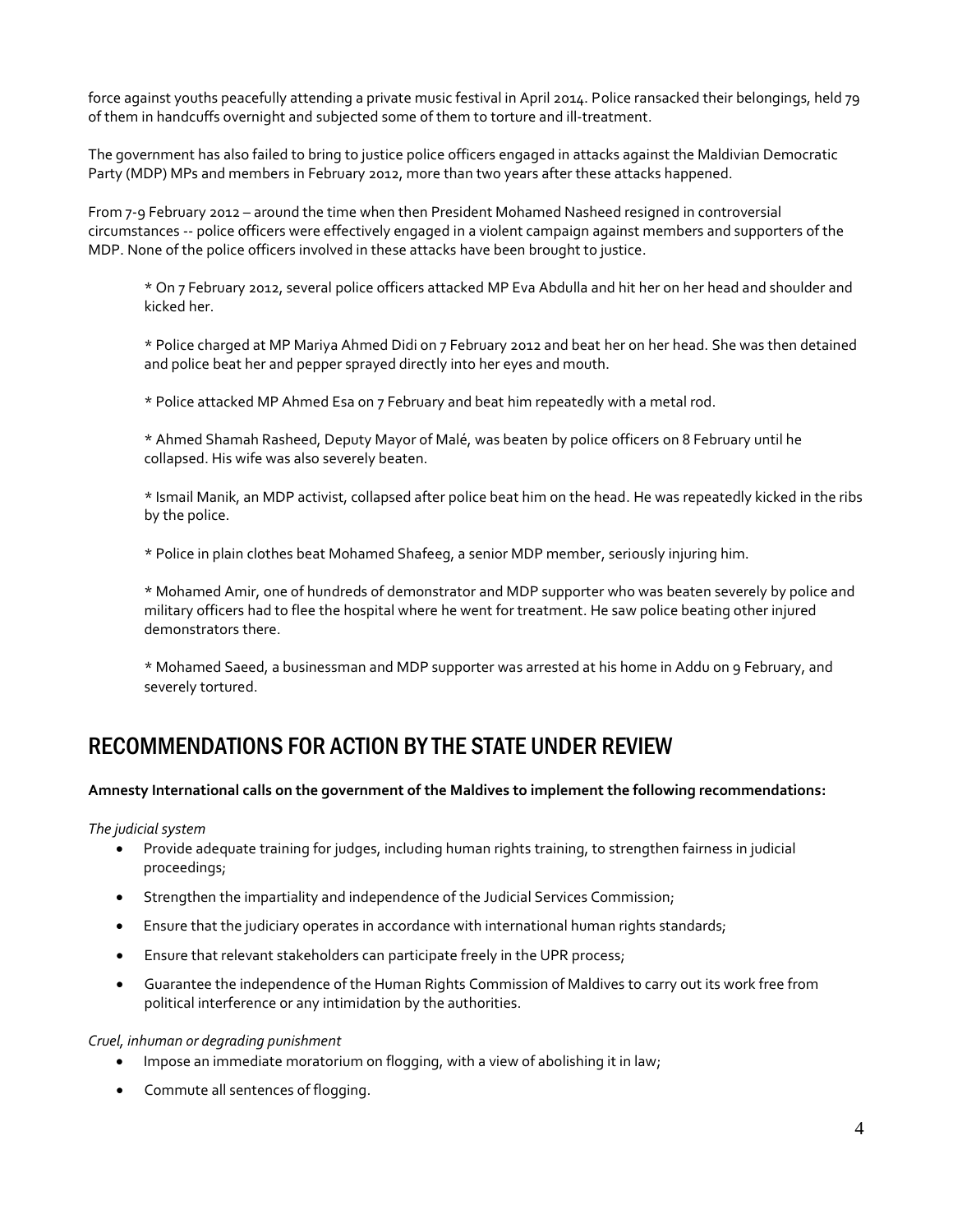#### *The death penalty*

- Immediately announce a moratorium on executions, with a view of abolishing the death penalty;
- Halt all preparations for carrying out executions;
- Commute all existing death sentences.

#### *Freedom of thought, conscience and religion and freedom of expression*

- Withdraw the reservation to Article 18 of the ICCPR;
- Remove provisions in national legislation that restrict freedom of thought, conscience and religion, including Article 9.d of the Constitution, which bar non-Muslims from being Maldivian citizens;
- Carry out prompt, impartial and thorough investigations into the attacks on Islamil Hilath Rasheed and Ibrahim Waheed (Asward) and bring the perpetrators to justice in fair trials;
- Investigate thoroughly the possible abduction or enforced disappearance of Ahmed Rilwan Abdulla and bring to justice those responsible in a fair trial;

#### *Torture and other ill-treatment, excessive use of force and impunity*

- Carry out prompt, impartial, independent and efficient investigations into all complaints and reports of unnecessary or excessive use of force buy police against demonstrators and bring those responsible to justice, including those with command responsibility, in fair trials without recourse to the death penalty, and provide reparations to the victims;
- Ensure that members of the police are trained to respect human rights.